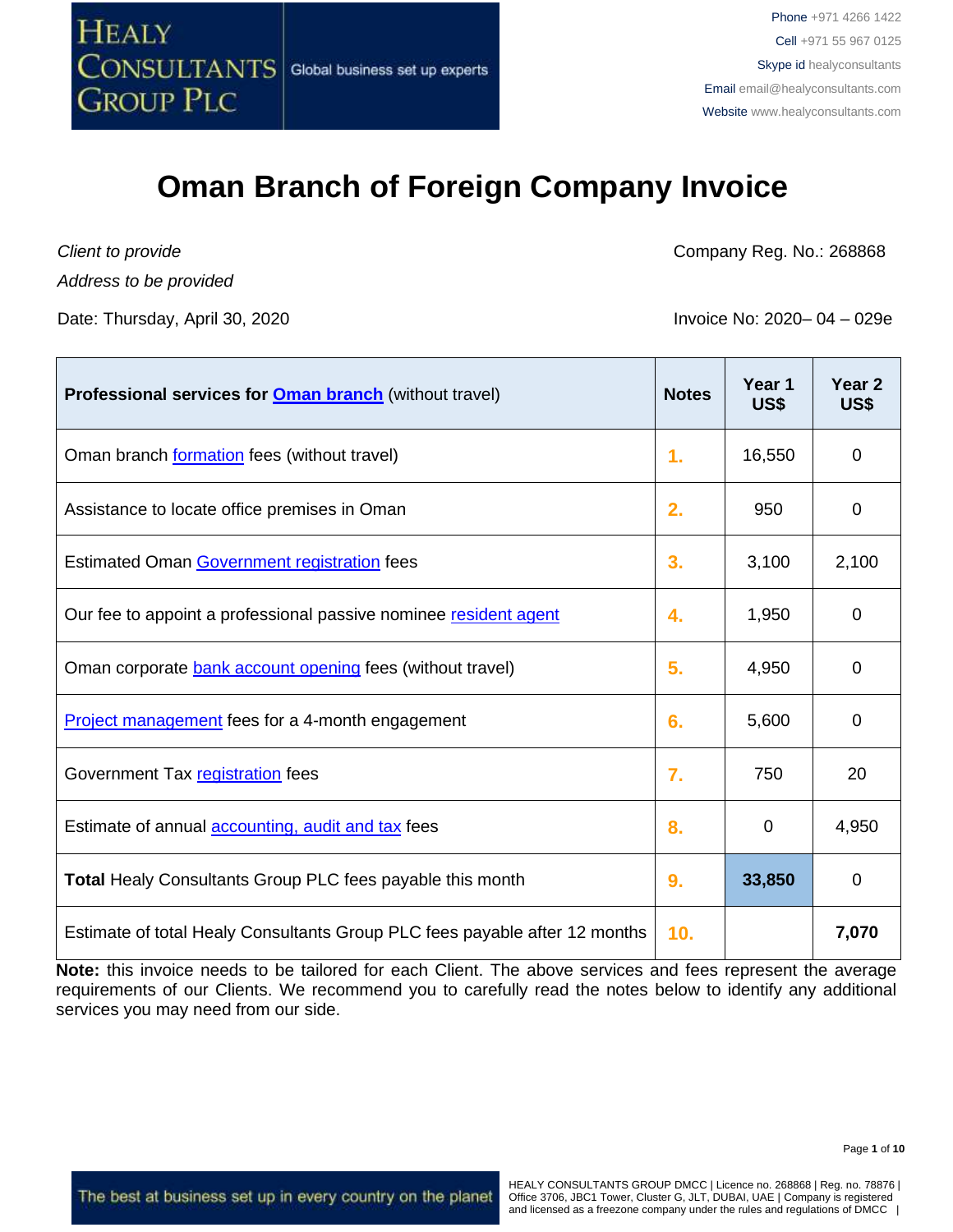

#### *Notes to invoice above*

**Healy Consultants Group PLC fees to efficiently and effectively complete Oman branch registration within [8](http://www.healyconsultants.com/oman-company-registration/fees-timelines/#timelines)** [weeks](http://www.healyconsultants.com/oman-company-registration/fees-timelines/#timelines) including **i)** choosing the optimum regulatory license for our Client's business activities; **ii)** reserving a branch name with [The Ministry of Industry and Commerce;](http://www.mocioman.gov.om/?lang=en-US) **iii)** settlement of our accountant and lawyer fees and **iv)** preparing a high quality branch registration application for [The Ministry of Industry and](http://www.mocioman.gov.om/?lang=en-US)  [Commerce](http://www.mocioman.gov.om/?lang=en-US) and local Omani municipality;

All [engagement fees](http://www.healyconsultants.com/company-registration-fees/) (click link) are agreed and paid up front and agree to the fees published on our country web pages. Consequently, there are no hidden fees, surprises or ambushes throughout the engagement. All engagement deadlines are agreed up front in the form of a [detailed project plan,](http://www.healyconsultants.com/index-important-links/example-project-plan/) mapping out [deliverables](http://www.healyconsultants.com/deliverables-to-our-clients/) by week throughout the engagement term;



Every week during the engagement, Healy Consultants Group PLC will email our Client a [detailed status](http://www.healyconsultants.com/index-important-links/weekly-engagement-status-email/)  [update.](http://www.healyconsultants.com/index-important-links/weekly-engagement-status-email/) Our Client is immediately informed of engagement problems together with solutions. Your dedicated engagement manager is reachable by phone, Skype, live chat and email and will communicate in your preferred language;

- **2.** Before branch registration is complete, the Oman Government must review and approve a lease agreement for office premises. If your Firm requires this service from Healy Consultants Group PLC, our one-time fee amounts to US\$950. The monthly rent thereafter will be paid independently and directly to the landlord by our Client. An estimate of such a rental for a space of 10 sqm for one employee is US\$1,700 per month;
- **3.** This fee is an estimate of government costs payable during your Firm's engagement. For transparency purposes, all government fee payments will be supported by original receipts and invoices. Examples of government costs include **i)** choosing the optimum regulatory license for our Client's business activities **ii)** reserving a branch name with [The Ministry of Industry and Commerce](http://www.mocioman.gov.om/?lang=en-US) (MOCI) and **iv)** preparing a high quality branch registration application for [MOCI.](http://www.mocioman.gov.om/?lang=en-US)

Following engagement completion, Healy Consultants Group PLC will refund our Client any excess of funds received over actual Government costs paid;

**4.** According [The Commercial Companies Law no.](http://images.mofcom.gov.cn/om/table/gsf.pdf) 18/2019, an Omani national must be appointed as a local agent. The local agent is not responsible for the branch daily activities, nor does he take part in any operation, management or ownership of the office. Typically, the role of the local agent is restricted to administrative functions such as liaising with the Omani Government ministries re regulatory licenses, permits or employment visas, etc;

If required, Healy Consultants Group PLC will be pleased to provide our Client with a local professional passive nominee resident service agent in Oman. Our one-time finder fee is US\$1,950 and includes **i)** supplying our Client with a detailed comparison table contrasting different local nationals interested in sponsoring the Omani entity; **ii)** aggressively and skillfully negotiating the annual local agent service fees; **iii)** crafting a local agent agreement that protects our Client foreign investment in Oman; **iv)** supplying our Client with detailed due diligence documentation; **v)** facilitating a skype or multi-party free dial in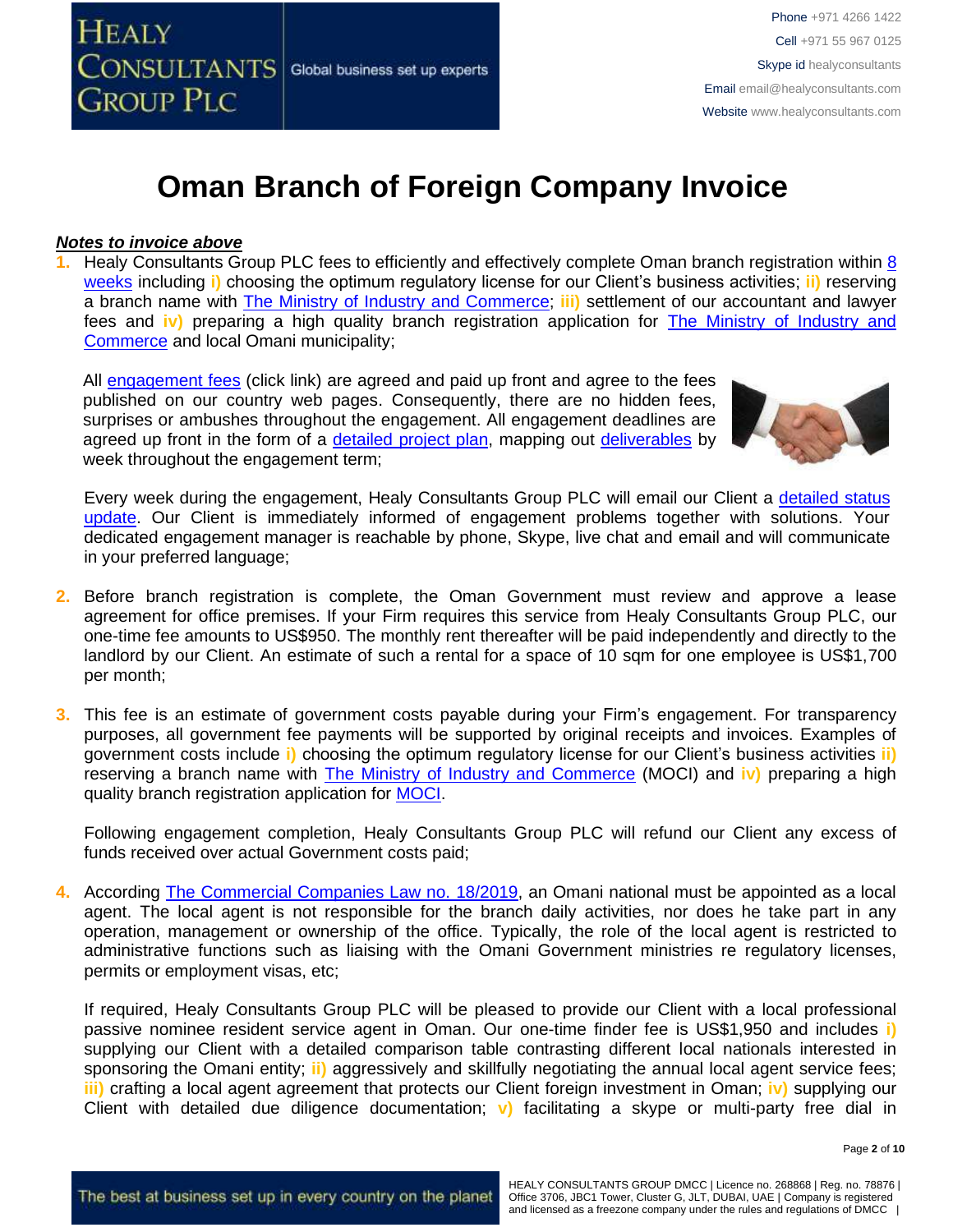

conference call with your preferred sponsor and **vi)** registering the agent appointment with [The Ministry of](http://www.mocioman.gov.om/?lang=en-US)  [Industry and](http://www.mocioman.gov.om/?lang=en-US) Commerce (MOCI);

Depending on the local agent selected, our Client should budget to pay annual agent service fees ranging from US\$15,000 to US\$30,000. For transparency purposes, this annual fee is payable directly to the Omani local agent by our Client, independently of Healy Consultants Group PLC. As we aggressively and skilfully negotiate the minimum annual fees with your preferred local agent, Healy Consultants Group will cc our Client in our email communications;

- **5.** To secure local multi-currency corporate bank account approvals for our Client's Branch, Healy Consultants Group PLC strategy is as follows:
	- ✓ Healy Consultants Group PLC will prepare a quality business plan for our Client's review and approval then use the same to **i)** secure multiple banks' confirmation they welcome a formal application from our Client's business and **ii)** maximize the probability of successful multi-currency corporate bank account approvals;
	- $\checkmark$  At the time of company incorporation, we recommend to keep [the corporate structure simple](https://www.healyconsultants.com/about-us/complex-client-engagements/simplify-business-setup/) (click link), by appointing our Client as sole member, foreign director and bank signatory of the company;
	- ✓ Our Client to timely travel to meet multiple local banks, if their Compliance Departments require the same before releasing multiple multi-currency corporate bank accounts numbers;
	- $\checkmark$  Before, during and after bank meetings, the bank's In-house Legal and Compliance Department may revert multiple times for additional documentation and information from **i)** Healy Consultants Group PLC **ii)** the UBO and **iii)** our Client's existing businesses;
	- ✓ If some banks decline to board our Client's company, Healy Consultants Group PLC will immediately inform our Client and action backup banking solutions;
	- ✓ All going well in an average of 3 months following application submission, Healy Consultants Group PLC secures multiple multi-currency corporate bank account numbers for the company;
	- ✓ Thereafter, Healy Consultants Group PLC or the banks will courier mails and e-banking to our Client, whom we will assist to then activate the online facilities of the bank account;
	- ✓ Affter corporate bank account numbers are secured and if required, Healy Consultants Group PLC to assist our Client to appoint more new members and directors. However, the banks will usually only approve them as bank signatories after a face to face meeting and review and approval of a bank signatory application;

For each bank, our Firm will prepare a quality tailored business plan; to optimize the probability of corporate bank account approval. Each corporate bank account opening fee is US\$4,950 [\(click link\).](https://www.healyconsultants.com/global-corporate-banking-for-resident-company/) It is a time-consuming task; Healy Consultants Group PLC will shelter our Client from the administrative

Page **3** of **10**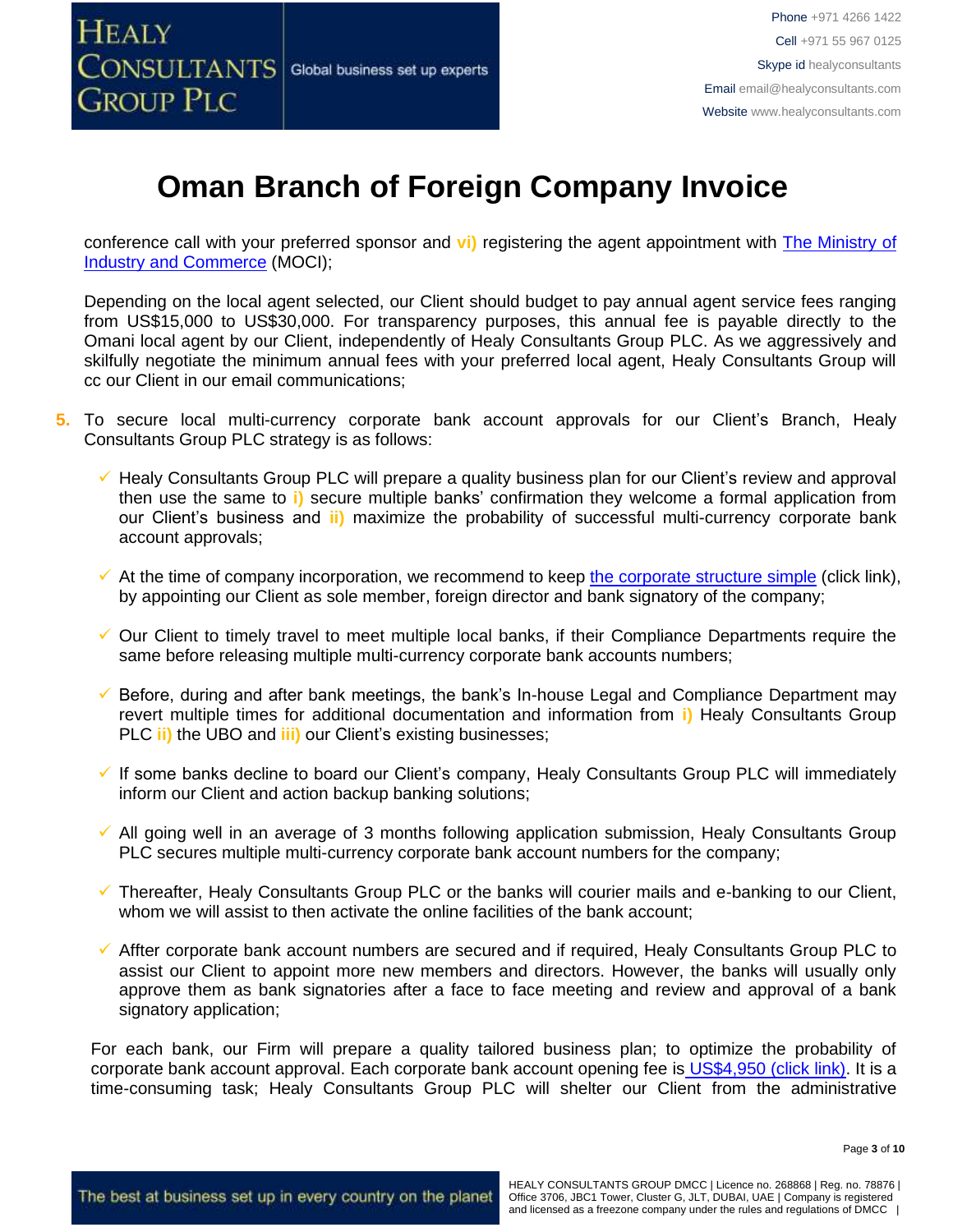challenges. As you can appreciate, it is a difficult task to obtain bank account approval through newly formed companies when shareholders, directors and bank signatories reside overseas;

Because of the nationality of the UBO and depending on the nature and value of the company assets and transactions, it is wise to expect that **i)** corporate bank account approvals will take an average of three months from the date of the company registration and receipt of all KYC documentation and **ii)** some banks will request the bank signatory and directors AND its' UBO to travel for a one hour interview with their bank officer, before bank account opening. Refer to the notes below for more detailed important information about each corporate bank account opening procedures and requirements;

While Healy Consultants Group PLC will be glad to assist our Client to open multiple corporate bank accounts, it is challenging and time consuming to open corporate bank accounts for businesses when their shareholders, directors and bank signatories do not live in the country where the bank account is being applied for. Consequently, it will take us an average of [twelve weeks](http://www.healyconsultants.com/international-banking/bitcoin-business-bank-account/) to open each corporate bank account, counting from receipt of all required KYC documentation. Healy Consultants Group PLC will prepare a business plan for the bank to optimize the probability of corporate bank account approval;

During the corporate bank account opening process, it is common for each bank's in-house Legal and Compliance Department to request additional [due diligence](http://www.healyconsultants.com/due-diligence/) documents from potential customers including but not limited to **i)** regulatory licenses **ii)** proof of business globally and in home country including evidence of contracts, invoices and agreements with local Clients and **iii)** additional KYC information on our Client's business and place of residency, including nature and volume of transactions. We assume our Client will timely provide this information;

Because global interest rates are low, international banks make little profits from current accounts. Consequently, international banks appetite for new multi-currency corporate bank account opening applications is low. Consequently, global banks are more likely to reject new multi-currency corporate bank account opening applications. Because of the above, customer demand for new corporate bank accounts is very high. Consequently, international banks choose vanilla customers that tick all the boxes of a low risk Client. For example, most banks will only welcome multi-currency corporate bank account opening applications from a company or a company registered in the same country, with local staff and office premises;

When dealing with international banks, the front office bank officer (Relationship Manager) is willing to help Healy Consultants Group PLC and our multi-national Clients. The realistic role of this bank officer is to collect information and ensure an accurate and complete multi-currency corporate bank account opening application is submitted to the bank in-house Legal and Compliance Department. Unfortunately, the bank in-house Legal and Compliance Department has ultimate power of approval over new multicurrency corporate bank account applications. This Department is extremely risk adverse and often lacks commercial reality. Furthermore, the in-house Legal and Compliance Department does not speak to customers nor to Healy Consultants Group PLC. All communications must go through the front office bank officer. Consequently, quality Clients do not get a chance to communicate directly with the bank decision makers – a chance to properly explain their business and the risks the bank perceives;

Page **4** of **10**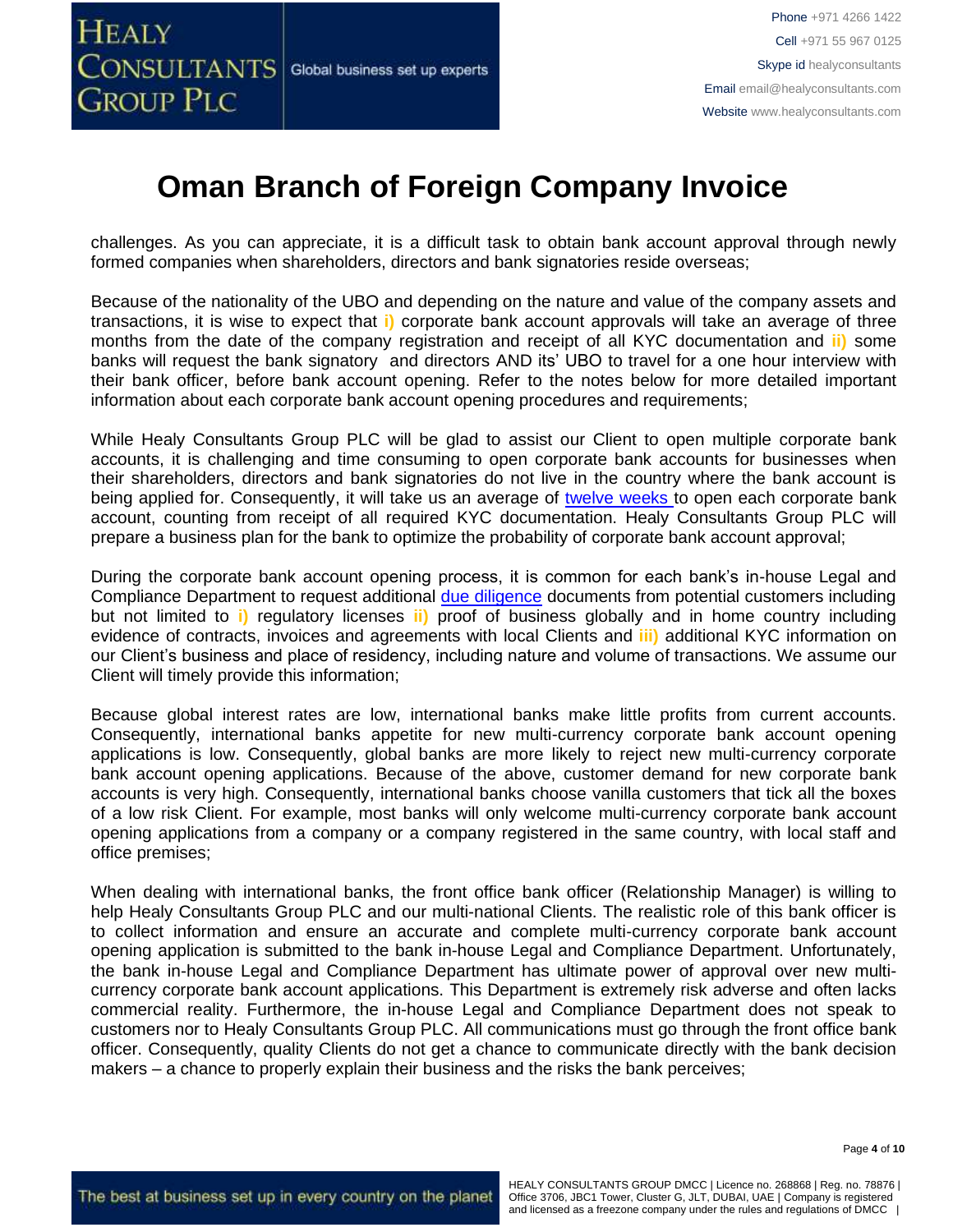Global banks enjoy ultimate power of approval of corporate bank account applications. Consequently, guaranteed success is outside of Healy Consultants Group PLC control. What is inside our control is the preparation and submission of a high quality bank application that maximizes the likelihood of approval. Global banks [continue to tighten](https://www.healyconsultants.com/international-banking/opening-corporate-bank-accounts/) corporate bank account opening procedures, their internal compliance departments completing more thorough due diligence of Clients. Consequently, our Client should expect the bank account approval period at least 2 months and on average 3 months. Furthermore, the company is owned by a UBO of a nationality that may be viewed by banks as high risk. This may negatively affect the timely completion this engagement;

During the engagement, banks will revert to Healy Consultants Group PLC and our Client to request additional KYC information, including **i)** details of existing business setup; **ii)** reason for opening bank accounts in the specific jurisdiction; **iii)** list of suppliers and Clients in the jurisdiction; i**v)** lease agreement; and **v)** proof of net worth from the shareholders and evidence the same are complying with their local taxation reporting obligations. As always, Healy Consultants Group PLC will liaise with the bank to secure exemption from these requirements;

While Healy Consultants Group PLC will try its best to negotiate with the bank for a travel exemption unfortunately most Omani banks will likely request our Client to travel, for a one-hour interview before the bank account numbers are issued. If the banks also request our nominees to travel more than once, there will be an additional fee of US\$5,950 per trip payable to cover the flight and hotel and other trip disbursements.

Moreover, the foreign bank signatory to a Omani corporate bank account must have a valid [work](https://www.healyconsultants.com/oman-company-registration/formation-support-services/) visa before being appointed as bank signatory to the bank account. The estimated timeframe to obtain the same is 4 weeks. The work visa is valid up to 1 year. Alternatively, Healy Consultants can supply a [passive nominee bank signatory](http://www.healyconsultants.com/corporate-banking-services/nominee-bank-signatory/) for an additional fee;

All banking charges, certification and translation and other third-party fees incurred during the corporate bank account opening process are to be borne by our Client, never by the nominees. These additional fees are to be payable in advance of any disbursement;

Healy Consultants Group PLC will supply the banks with the proof of addresses and other due diligence supplied by our Client. Hopefully they will accept the same and do not revert requesting additional documents; From our side we will relentlessly negotiate for banks waivers. Healy Consultants Group PLC expects the bank's risk department to request additional [due diligence](http://www.healyconsultants.com/due-diligence/) from our Client's business and including **i)** specific bonds information and other cash and financial investments; **ii)** Real Estate purchase agreements and **iii)** additional KYC information from UBO and his businesses;

Page **5** of **10**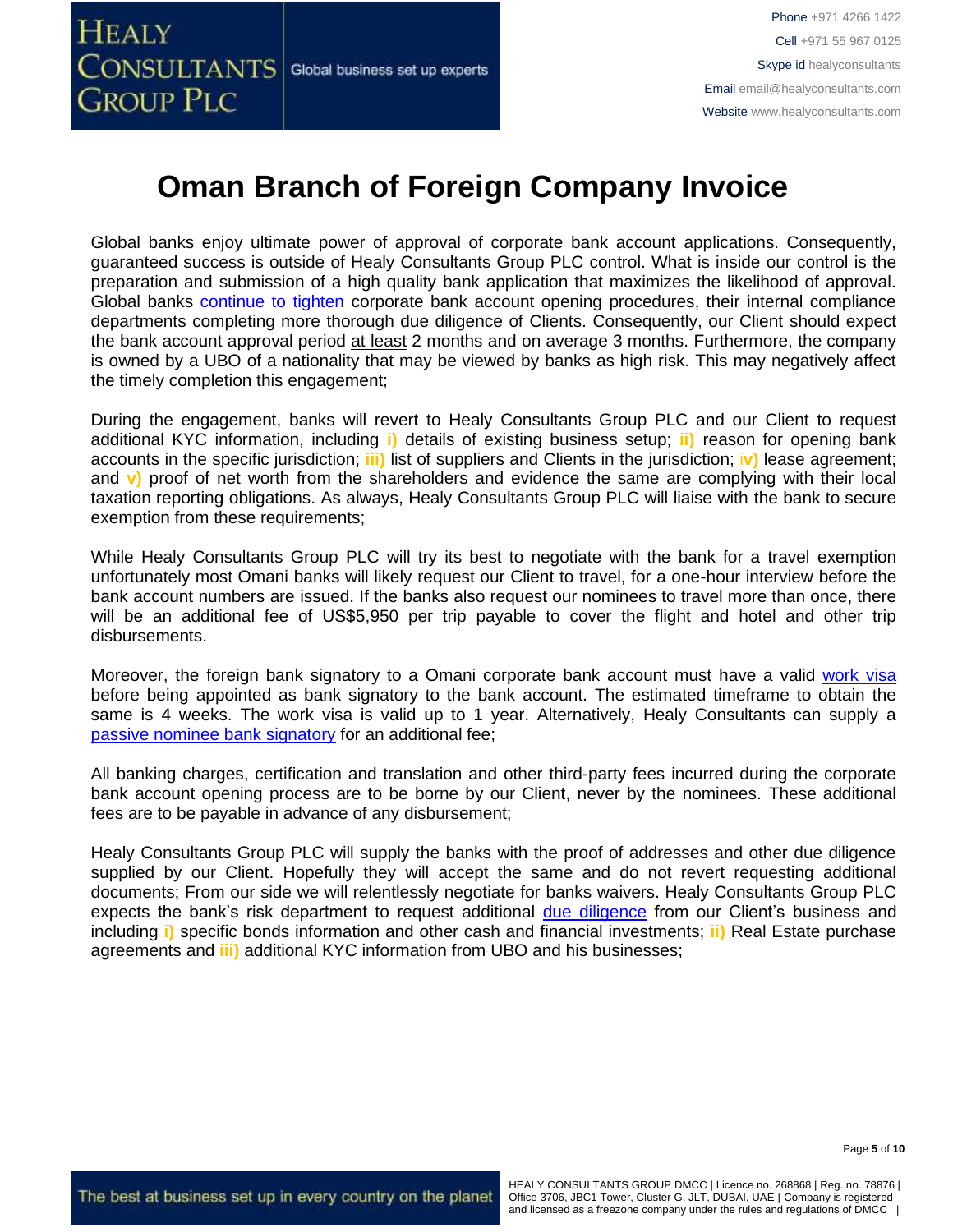

- **6.** Healy Consultants Group PLC project management fees relate to time and resources dedicated to:
	- **a.** thoroughly research and plan Oman **[business set up](http://www.healyconsultants.com/oman-company-registration/)** for our Client;
	- **b.** devising strategies to **i)** minimise the total engagement period **ii)** complete the engagement without our Client travelling and **iii)** avoid the need for a specific regulatory license;
	- **c.** collating and supervising the legalisation and attestation and translation of our Client's documents;
	- **d.** drafting a feasibility study, neccesary for the pre-approval process;
	- **e.** agreeing the optimum corporate structure with our Client;
	- **f.** submitting a high-quality company incorporation application to [The Ministry of Industry and Commerce](http://www.mocioman.gov.om/?lang=en-US) (MOCI) and the [Commercial Register;](https://www.business.gov.om/)
	- **g.** submitting a high-quality application to the [Ministry of Finance in Oman;](http://www.taxoman.gov.om/company_tax.html#main-page)
	- **h.** choosing the optimum regulatory license for our Client's business activities;
	- **i.** injecting the paid up share capital on our Client's behalf (if required);
	- **j.** collating and supervising the legalisation and attestation and translation of Client documents;
	- **k.** weekly detailed engagement [status updates](http://www.healyconsultants.com/index-important-links/weekly-engagement-status-email/) to our Client and weekly Friday conference calls;
	- **l.** payment of retainer fees to multiple local lawyers and accountants;
	- **m.**ensuring our Client complies with local regulations and legally owns and controls the new entity;
	- **n.** ascertain the specific accounting, tax, legal and compliance considerations;
	- **o.** finding solutions to **challenges that occur** throughout the engagement;
	- **p.** determining the local and international tax obligations of the new entity, including corporate income tax, payroll taxes, withholding tax and sales taxes.
- **7.** In accordance with [The Law of income tax in Oman via Sultani Decree No. 47 of 1981](http://www.taxoman.gov.om/companies%20law%20in%20English.pdf) each Omani entity must register for corporate tax at the [Ministry of Finance in Oman;](http://www.taxoman.gov.om/company_tax.html#main-page)
- **8.** For an active trading branch, these [accounting, audit](http://www.healyconsultants.com/oman-company-registration/accounting-legal/) and tax fees are an estimate of Healy Consultants Group PLC fees to efficiently and effectively discharge your annual branch accounting, audit and tax obligations. Following receipt of a set of draft accounting numbers from your branch, Healy Consultants Group PLC will more accurately advise accounting, audit and tax fees. For a dormant branch, Healy Consultants Group PLC fees are only US\$950;



**9.** All fees quoted in this invoice correspond to fees quoted [on Healy Consultants Group PLC' website.](http://www.healyconsultants.com/company-registration-fees/) Please review this invoice carefully to identify errors. During the rush of the business day, it is possible that Healy Consultants Group PLC inadvertently made fee calculation errors, typing errors or omitted services or omitted historic fee payments from Clients. In the unfortunate event you identify invoice errors, please revert to me directly re the same. I apologize in advance if I or my staff made invoice errors; In accordance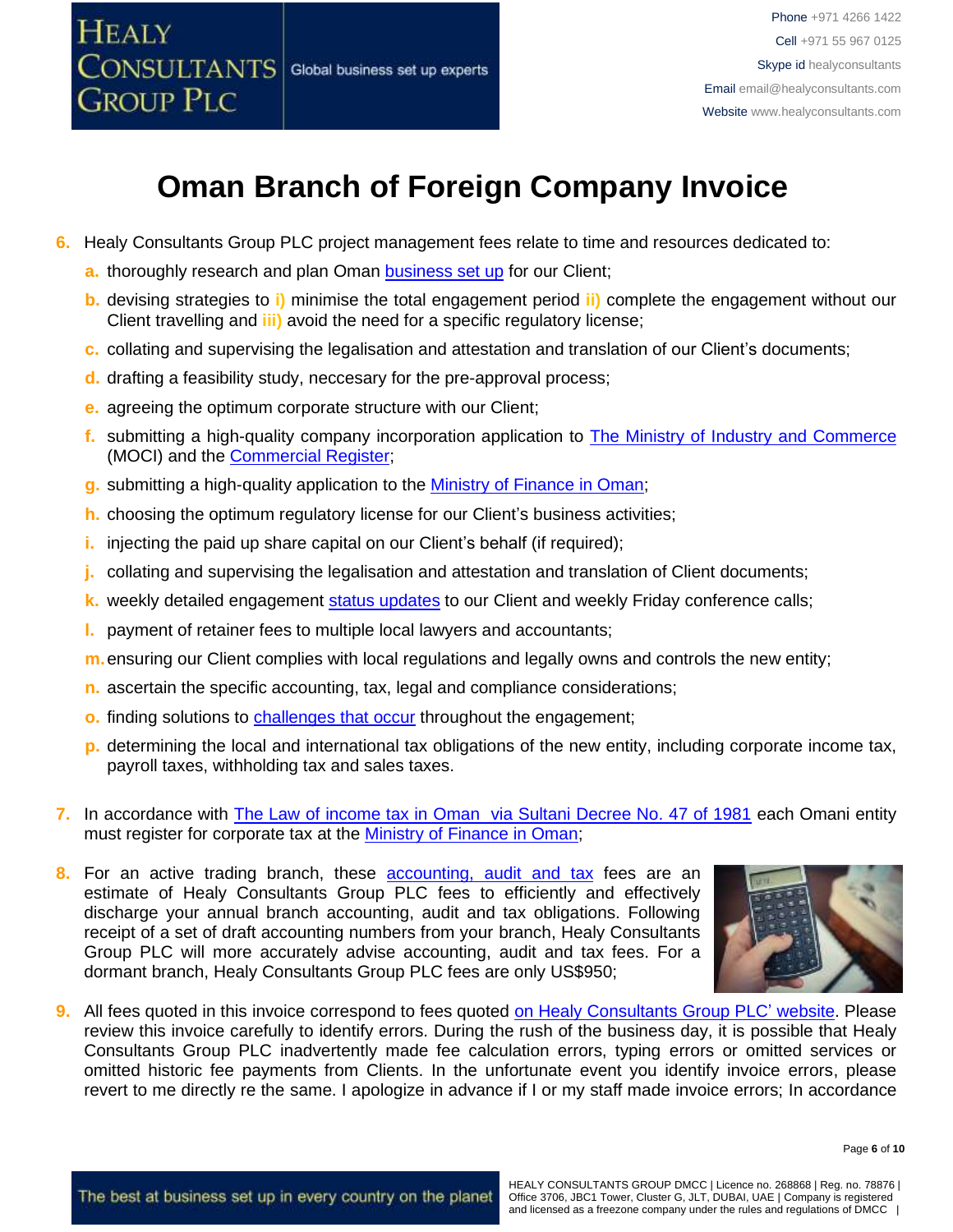

with the [UAE VAT law,](https://www.tax.gov.ae/legislation.aspx) Healy Consultants Group DMCC will impose 5% VAT on all invoices issued to UAE based clients, where applicable, with effect from 1 January 2018;

- **10.** Assuming our Clients re-engage Healy Consultants Group PLC in year 2, this fee is an estimate of the fees payable next year, 12 months after the date of branch registration;
- **11.** The fees quoted in this invoice are a prediction of the fees required to efficiently and effectively complete this engagement in a timely manner. If during the engagement Healy Consultants Group PLC realizes that the project is more complex than anticipated, requiring a large additional investment of time, my Firm will revert to request additional fees. If Healy Consultants Group PLC completes the engagement faster and more easily than expected, Healy Consultants Group PLC is happy to refund some fees to our Client;
- **12.** Branch business activities are limited to both **i)** the ones stated in the license issued by [The Ministry of](http://www.mocioman.gov.om/?lang=en-US)  [Industry and Commerce;](http://www.mocioman.gov.om/?lang=en-US) and **ii)** the parent company's M&AA business activity. A branch cannot be engaged in Import of products to Oman nor to carry out any other type of work for any third parties;

Branch business activities are limited to government contracts or to areas economically necessary for Omani development, except if the parent company is fully owned by a GCC or US national. The branch license is only valid for the duration of the project;

- **13.** Omani Branch has no paid-up share capital. Instead, there is a bank guarantee of US\$390,000 that **i)** the parent company must deposit in our Client's local corporate bank account **ii)** cannot be used by our Client to pay branch office expenses; and **iii)** will only be unblocked by the bank once the branch is deregistered. During the branch registration process, proof of payment must be supplied by Healy Consultants Group PLC to **The Ministry of Industry and Commerce**, before we complete branch registration;
- **14.** If your Firm requires a professional passive nominee Public Relations Officer from Healy Consultants Group PLC, our one-time fee amounts to US\$2,950. The monthly PRO salary thereafter will be paid independently and directly to that nominee PRO. An estimate of such a monthly salary will be US\$1,800. This is a time-consuming process as it involves sourcing a suitable PRO officer and supplying the officer with official offer letter. Certain areas in Oman have lower numbers of available PRO officers, for example Duqm, increasing timeline to secure independent PRO;
- **15.** Engage Healy Consultants Group PLC to [project manage](http://www.healyconsultants.com/project-manage-engagements/) business set up in every country on the planet. We are the best in the [world](http://www.healyconsultants.com/best-in-the-world/) at what we do, timely completing the  $A$  to  $Z$  of every country engagement;
- **16.** If our Client and Healy Consultants Group PLC properly plan this engagement, our Clients' will *not* have to travel during this engagement. Healy Consultants Group PLC will efficiently and effectively complete branch registration and corporate bank account opening in a timely manner without our Client presence. Instead, our Client will need to **i)** sign and get documents legalized in the embassy in their country of origin and **ii)** courier the originals to Healy Consultants Group PLC office;



HEALY CONSULTANTS GROUP DMCC | Licence no. 268868 | Reg. no. 78876 | Office 3706, JBC1 Tower, Cluster G, JLT, DUBAI, UAE | Company is registered and licensed as a freezone company under the rules and regulations of DMCC |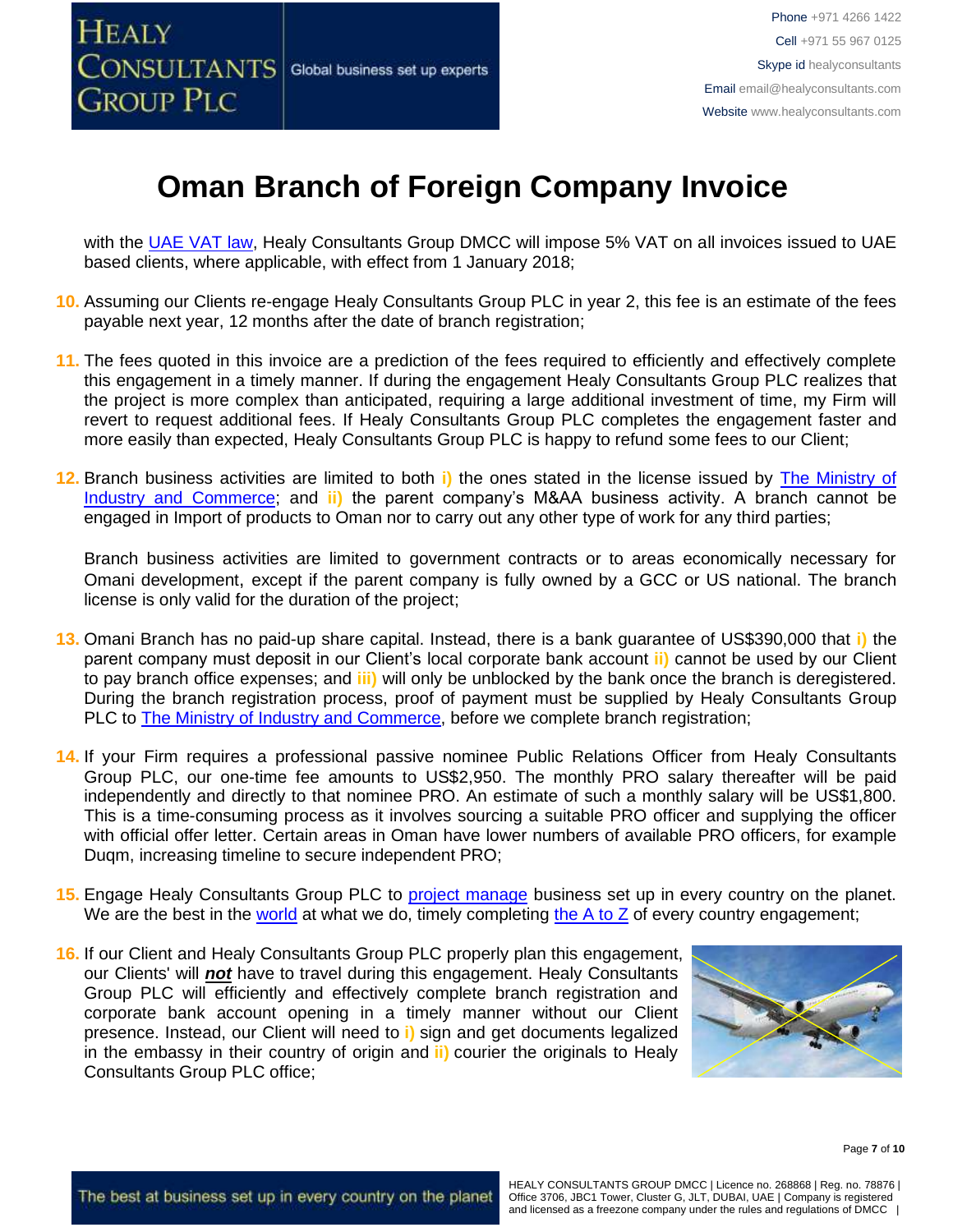

**15.** During the engagement, shareholders and directors documents may need to be translated into the local Arabic language before the Government and Bank approves branch registration and corporate bank account opening respectively. Consequently, our Client should budget for possible additional translation and embassy atestation fees. Either our Client or Healy Consultants Group PLC can complete this administrative task;

As always, Healy Consultants Group PLC will negotiate with all third parties to eliminate or reduce additonal engagement costs. For transparency purposes, all third party fee payments will be supported by original receipts and invoices. Examples of possible third party payments include **i)** embassy fees **ii)** notary public costs **iii)** official translator fees;

- **16.** Depending on our Client's business and nationality, the Oman Government may require a special regulatory license to carry on your business in the country. Healy Consultants Group PLC will assist our Client secure license approval; there may be additional engagement fees. However, the Government enjoys ultimate power of approval of branch registrations and business licenses;
- 17. If our Client requires non-resident nominee shareholder and director services [\(click link\),](http://www.healyconsultants.com/corporate-outsourcing-services/nominee-shareholders-directors/) Healy Consultants Group PLC will be pleased to assist. Our fee for professional, passive nominee non-resident corporate shareholder amounts to US\$2,100 per annum. Our fee to be both non-resident nominee director and shareholder amounts to US\$6,600 per annum. Being the sole shareholders and sole director of a Client's branch exposes Healy Consultants Group PLC to reputation, litigation and financial risk;
- **18.** It is important our Clients are aware of their personal and corporate tax obligations in their country of residence and domicile. Let us know if you need Healy Consultants Group PLC help to clarify your local and international annual tax reporting obligations;
- **19.** If required, Healy Consultants Group PLC will be pleased to assist your firm to secure employee [visa](http://www.healyconsultants.com/oman-company-registration/formation-support-services/) approvals. Our fee is US\$4,950 for the first employee, US\$3,950 for the second employee, US\$2,950 per employee thereafter. Our employee visa fees includes preparation of a quality visa application and submitting to the correct Government immigration officers. The Government enjoys ultimate power of approval of visa applications. Consequently, guaranteed success is outside of Healy Consultants Group PLC' control. What is inside our control is the preparation and submission of a high quality immigration visa application that maximizes the likelihood of visa approval;
- **20.** Monthly, quarterly and mid-year Government tax obligations include monthly and quarterly payroll reporting, VAT and corporation tax return filing. If you need our help, Healy Consultants Group PLC can complete monthly Government reporting for a monthly fee of US\$860. Healy Consultants Group PLC monthly support will include **i)** receive in dropbox the monthly invoices from our client **ii)** label monthly bank statement transactions **iii)** preparation and submission of VAT returns and iv) submission of monthly employee payroll reporting;

Page **8** of **10**

The best at business set up in every country on the planet

HEALY CONSULTANTS GROUP DMCC | Licence no. 268868 | Reg. no. 78876 | Office 3706, JBC1 Tower, Cluster G, JLT, DUBAI, UAE | Company is registered and licensed as a freezone company under the rules and regulations of DMCC |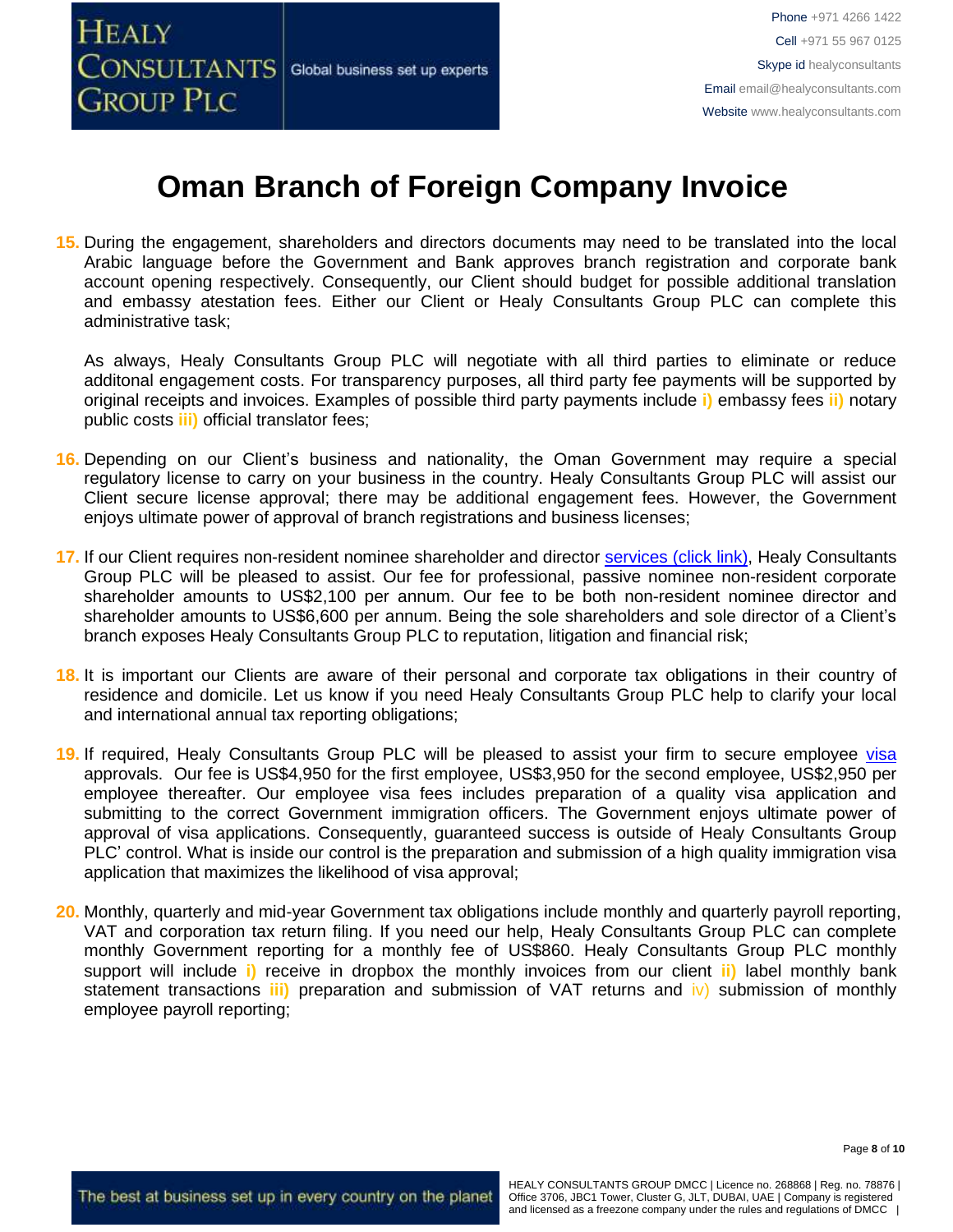

- **21.** Some of our Clients' require an [immediate Oman](http://www.healyconsultants.com/turnkey-solutions/) solution. With this strategy, within a day Healy Consultants Group PLC can supply our Client **i)** an existing dormant Oman company number and **ii)** an already approved Oman corporate bank account number and **iii)** a business address. Turnkey solutions are attractive to those entrepreneurs who wish to immediately close a country deal, sign a contract or invoice a customer;
- **22.** As stipulated on our [business website](http://www.healyconsultants.com/) and in section 3 of our engagement letter, Healy Consultants Group PLC will only commence the engagement following **i)** settlement of our fees and **ii)** completion and signing of our legal engagement letter;
- **23.** Healy Consultants Group PLC will only register your branch after 75% of [due diligence documentation](http://www.healyconsultants.com/due-diligence/) is received by email. Healy Consultants Group PLC will only open a corporate bank account after 100% of the Client's original due diligence documentation is received by courier;
- **24.** During the annual renewal engagement with our Client, our in-house [Legal and Compliance Department](http://www.healyconsultants.com/about-us/key-personnel/cai-xin-profile/)  [\(click link\)](http://www.healyconsultants.com/about-us/key-personnel/cai-xin-profile/) reviews the quality and completeness of our Client file. Consequently, Healy Consultants Group PLC may revert to our Client to ask for more up to date [due diligence documentation;](http://www.healyconsultants.com/due-diligence/)
- **25.** To assist our Clients to minimize foreign exchange costs, we offer the payment in SG\$, Euro, Pounds or US\$. Kindly let me know in which currency your Firm prefers to settle our fees and I will send an updated invoice, thank you;
- 26. Some of our Clients' engage Healy Consultants Group PLC to [recruit \(click link\)](http://www.healyconsultants.com/corporate-outsourcing-services/how-we-help-our-clients-recruit-quality-employees/) local employees. We have a lot of experience in this area and we are quite skilled at securing quality candidates for our Clients';

The best at business set up in every country on the planet

HEALY CONSULTANTS GROUP DMCC | Licence no. 268868 | Reg. no. 78876 | Office 3706, JBC1 Tower, Cluster G, JLT, DUBAI, UAE | Company is registered and licensed as a freezone company under the rules and regulations of DMCC |